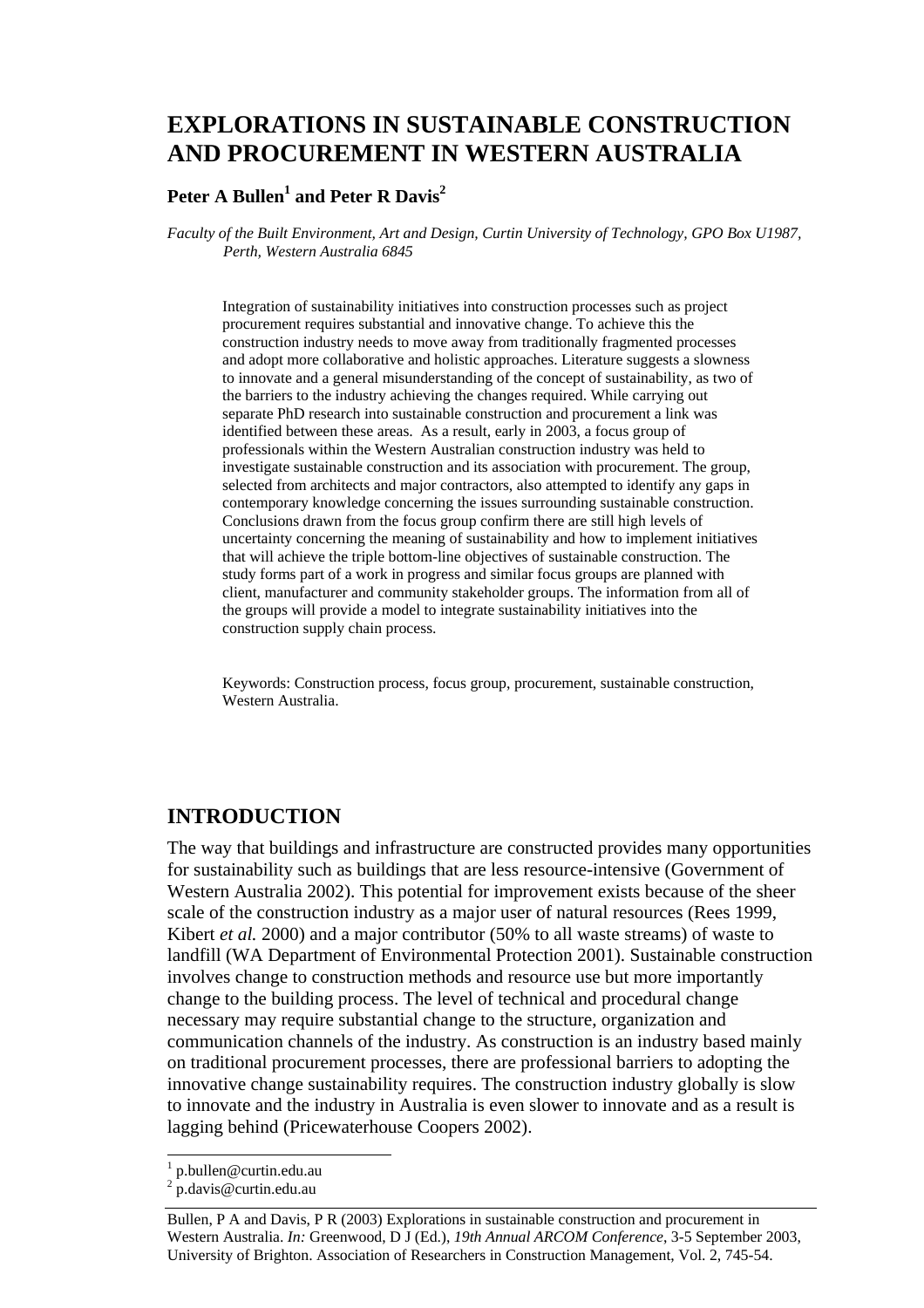Research into whether different procurement strategies may help achieve sustainable construction was considered important as a first step in assessing the viability of process change. A focus group was seen as a reliable way to investigate concerns of WA industry about sustainable construction initiatives including those proposed by the state government. A key issue raised by the industry is the role of innovation in understanding, implementing and facilitating sustainability (Prime Minister's Science Engineering and Innovation Council 2002). The aim of the focus group was therefore to identify and discuss the opportunities and barriers to sustainable construction in Western Australia that innovative strategies may or may not provide.

# **BACKGROUND**

Australia's population is approximately 19.3 million, with a pattern of settlement characterized by high rates of urbanization but low-density cities. Most Australians (about 60.7%) live in the five largest cities, but significant coastal non-metropolitan urban growth is also occurring, particularly in New South Wales, southern Queensland and south-west Western Australia (Department of the Environment and Heritage 2001). Increased residential construction activity is one of the consequences of this urban growth. Coupled to the decline of average household size (2.6 persons in 1996 compared with 3.3 persons in 1976) and the increase in average floor space (3% per annum over the last 7 years) it all adds to the pressures on the environment (APCC 2002). Consequently, incredible damage has been done to the Australian landscape but it has also made Australians unusually environmentally aware and therefore uniquely placed to help avert a looming global environmental crisis. By facing their problems, Australians will be able to develop technological advances that will also be of great use to the rest of the world, as well as themselves (Raven 2002).

Although innovative procurement may provide an opportunity to move towards sustainable construction, the construction industry is slow to adopt change. The greatest inhibitor to innovation in the Australian industry is perceived risk. Although the innovation process is facilitated by joint ventures and collaborative efforts, a survey of the Australian construction industry revealed that only 40% of respondents out of a total of 239 had participated in these types of arrangements (Pricewaterhouse Coopers 2002). The survey also examined whether any innovative approaches had been implemented in the last year that had increased sustainability and other outcomes of project delivery. Of the respondents 79% had adopted innovative practices in the preceding twelve months and 74% would continue to do so. Only 26% of respondents did not include any environmental criteria in the procurement process. In direct contrast to the results of this survey, Lenard *et al.* (1996) argue that innovation in the Australian building sector is historically seen as low. Furthermore the industry is unlikely to develop and trial new processes that improve environmental performance without the assistance of government. This barrier to innovation motivated a businessindustry forum held to look at designing a smarter innovative future for the Australian built environment (CSIRO 2001a). One of the key issues to emerge was that the various players involved with design and construction know the issues involved and are aware of solutions but further work is required to establish more imaginative approaches to the adoption of known improvements. Innovative change faces many barriers in an industry such as construction where traditional processes are firmly entrenched. Consequently, the change is not confined just to the building process but also the challenge of thinking outside of boundaries dictated by specific areas of expertise. A key issue is how to find innovative responses that satisfy traditional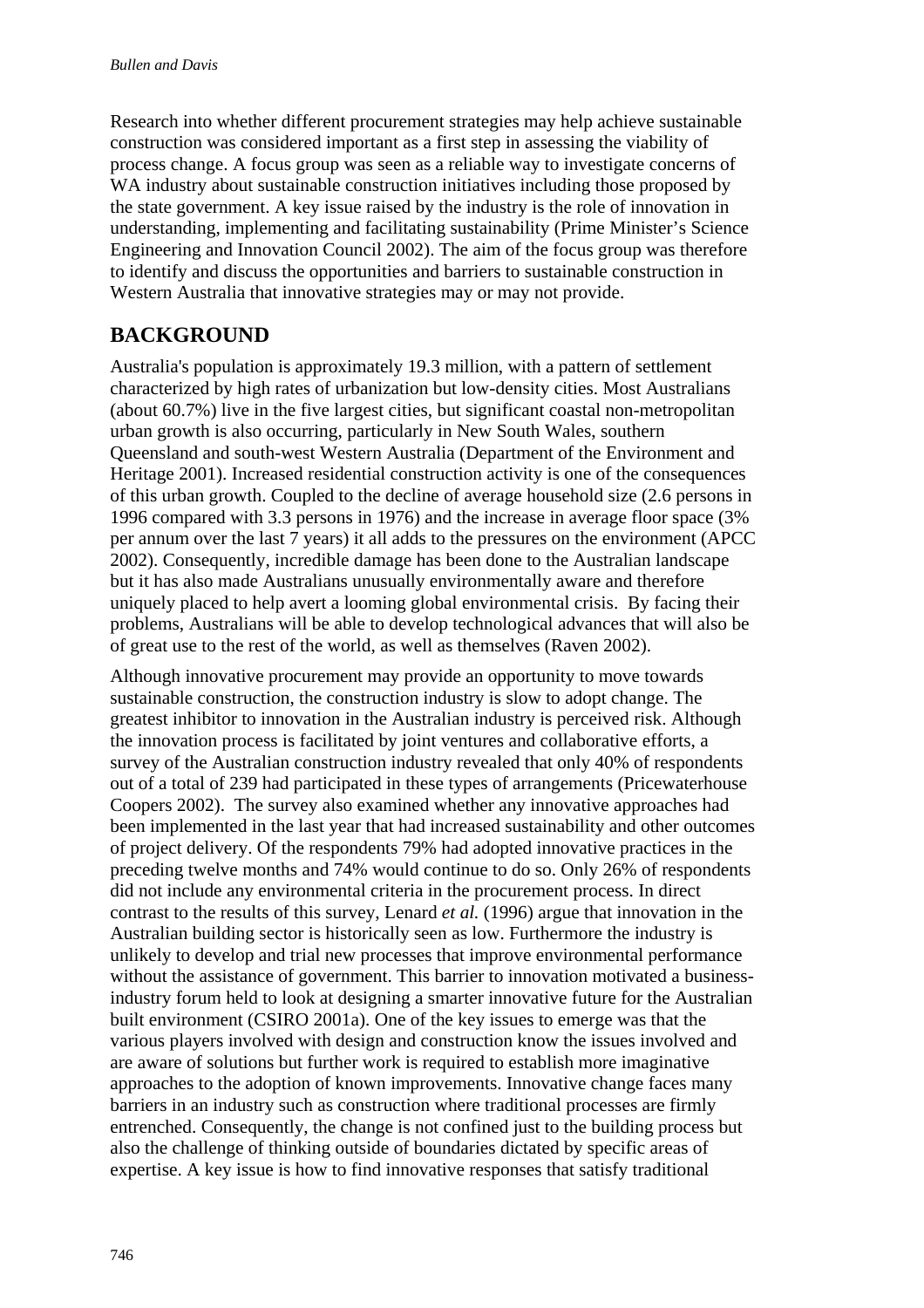industry demands and also the new societal demands for sustainable development (CIB 1998). There are views that sustainable development will not become a genuine business concern until the business environment becomes a driver of the social equity issues involved. According to Hoffman (2000) this is the only way that sustainable development will become a genuine business challenge. Despite the many questions for the construction industry, the government of WA (Gallop 2002) is convinced that the industry globally is addressing this change and looking for innovation in sustainability.

## **SUSTAINABLE CONSTRUCTION**

The lack of comprehension surrounding sustainability is created by variations in definitions of sustainable construction and sustainable development. The proposal by Schaller (1993) that sustainability is like truth and justice - concepts not readily captured in concise definitions, accurately outlines the challenge facing us. The interpretation and meaning of concepts must differ between individuals and between societies as a result of variations created by circumstantial variables.

Various definitions of sustainable development are commonly used including:

- Sustainable development is a development that meets the needs of the present without compromising the ability of future generations to meet their own needs (WCED 1987).
- Improving the quality of human life while living within the carrying capacity of supporting ecosystems (Caring for the Earth, IUCN/UNEP 1991)
- The sustainability of natural ecosystems can be defined as the dynamic equilibrium between natural inputs and outputs, modified by external events such as climatic change and natural disasters ( Fresco *et al.* 1992)
- Sustainable construction can be defined as the creation and responsible management of a healthy built environment based on resource efficient and ecological principles (Kibert, 1994).

The large number of definitions describing sustainable development is created by the multiple and complex concepts it involves. Any strategies adopted for sustainable development should therefore at least consider the three main areas that the construction industry affects:

- Economic– development and provision of infrastructure and buildings
- Environmental the impact on resources
- Social impact on living and working environments of the community.

This approach is supported in Agenda 21, which defines sustainable development, as development that delivers basic environmental, social and economic services to all without threatening the viability of the ecological and community services upon which these services depend. Sustainable construction is a set of processes to deliver built assets such as buildings and infrastructure (GCCP 2000), that would be considered sustainable because they:

- Enhance the quality of life and customer satisfaction
- Offer flexibility for user change in the future
- Provide and support desirable natural and social environments
- Maximize efficient use of resources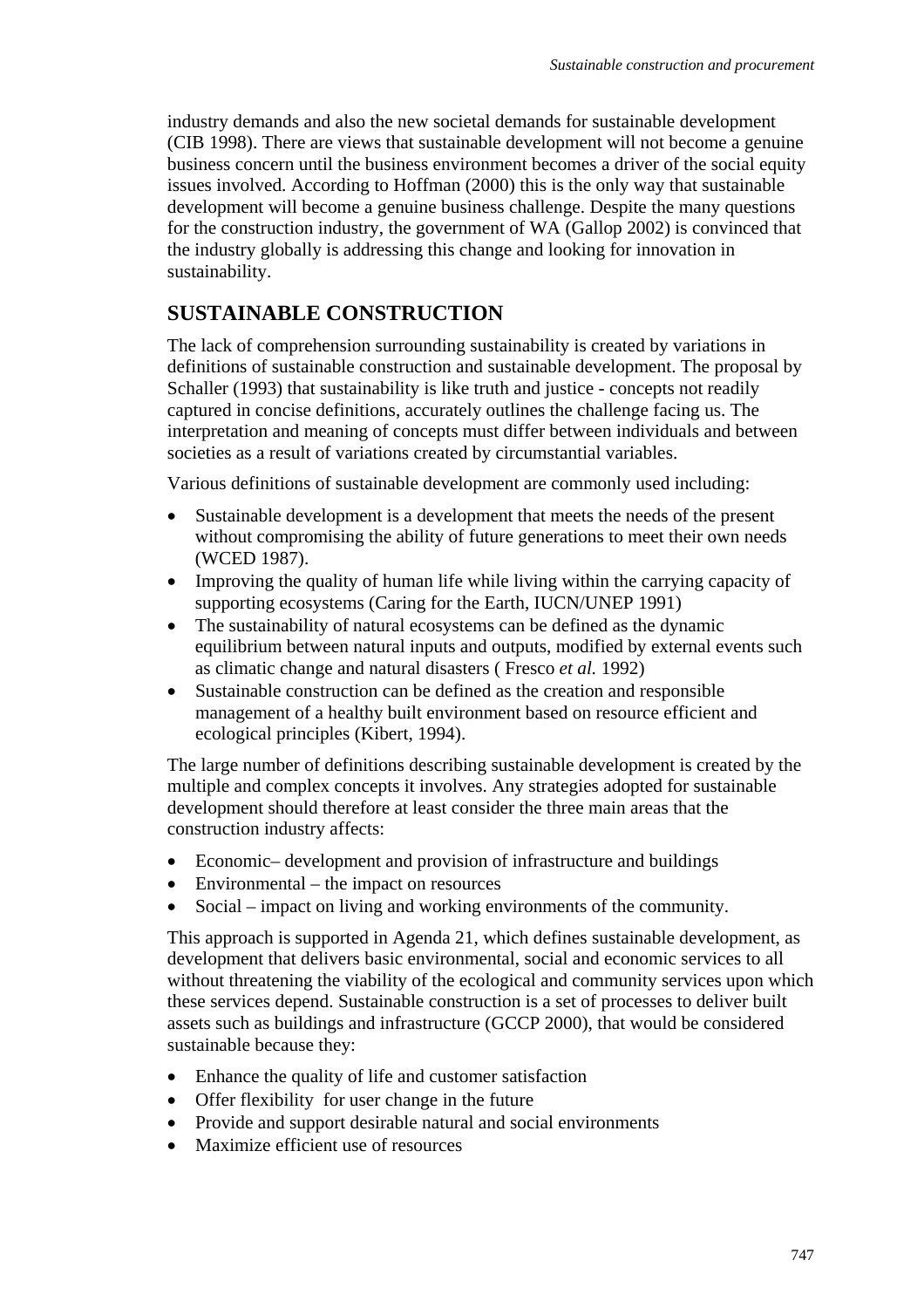The Government of WA (2002) also views sustainable construction as a process that will provide less resource-intensive buildings that are better to live and work in.

# **PROCESS CHANGE**

Increasing stress on natural systems and current norms of sustainable development are generating the need for new approaches to decision-making. These include integrating sustainability issues into the project selection process by considering technical or conceptual factors, but also taking account of the smaller daily value-driven decisionmaking process. The construction industry and the built environment are counted as two of the key areas that will help to attain a sustainable development in our societies (CIB 1999). The substantial technical and procedural change required to address sustainability issues requires a similar change to the structure, organization and communication channels of the industry. Construction is traditionally based on SMEs, labour intensive methods, high-energy based components and low technical innovation. The industry is generally highly fragmented with a legacy of project delivery processes that are highly inefficient compared to other industry sectors (CSIRO 2001b). There are however, barriers to changing traditional procurement processes, particularly as sustainable strategies at first appear unrealistic, impractical and unrelated to current industry practices. Also, the role of procurement is often seen as the weak link in sustainable building (Nijsten *et al.* 2002). Reasons for this revolve around:

- not including sustainable building in the specification
- a general inability, by stakeholders in the construction industry, to appreciate what sustainability is
- the need for industry to adopt a more systemic approach in project delivery processes
- a need to understand the complex relationship between natural and human resources, economic and social aspects in construction projects.

A stumbling block to addressing these problems is that the major part of decisions are made during the initial phase of the building process (Reed *et al.* 2000, Persson 2002). Most of the sustainability impact of the project is also determined at the same time. One solution is to steer the building process to gain an overall perspective of the complex relationship and find the main thread of the sustainability aspects of the project. Persson (2002) proposes a model which incorporates a sustainability program and a process of documenting decisions during the building process which change the conditions for sustainability targets on a continuous basis.

Innovation is seen as the key which can fit flexibility typical of complex processes such as sustainability (Vollenbroek 2002). However, to be successful in managing sustainable development the multi-level dimension of sustainability must be recognized and rather than finding specific solutions we must learn to act at different levels and work with many actors. Until recently we have not been able to produce innovation essential for facing complex systems and to improve technology that suits sustainable processes rather than solutions (Conte 2002). The relationship between procurement and sustainability was seen as fundamental by (Pollington 1999) to identify and implement:

- the process of realizing the construction
- the life cycle implications through the specification of performance as stated in the procurement documentation.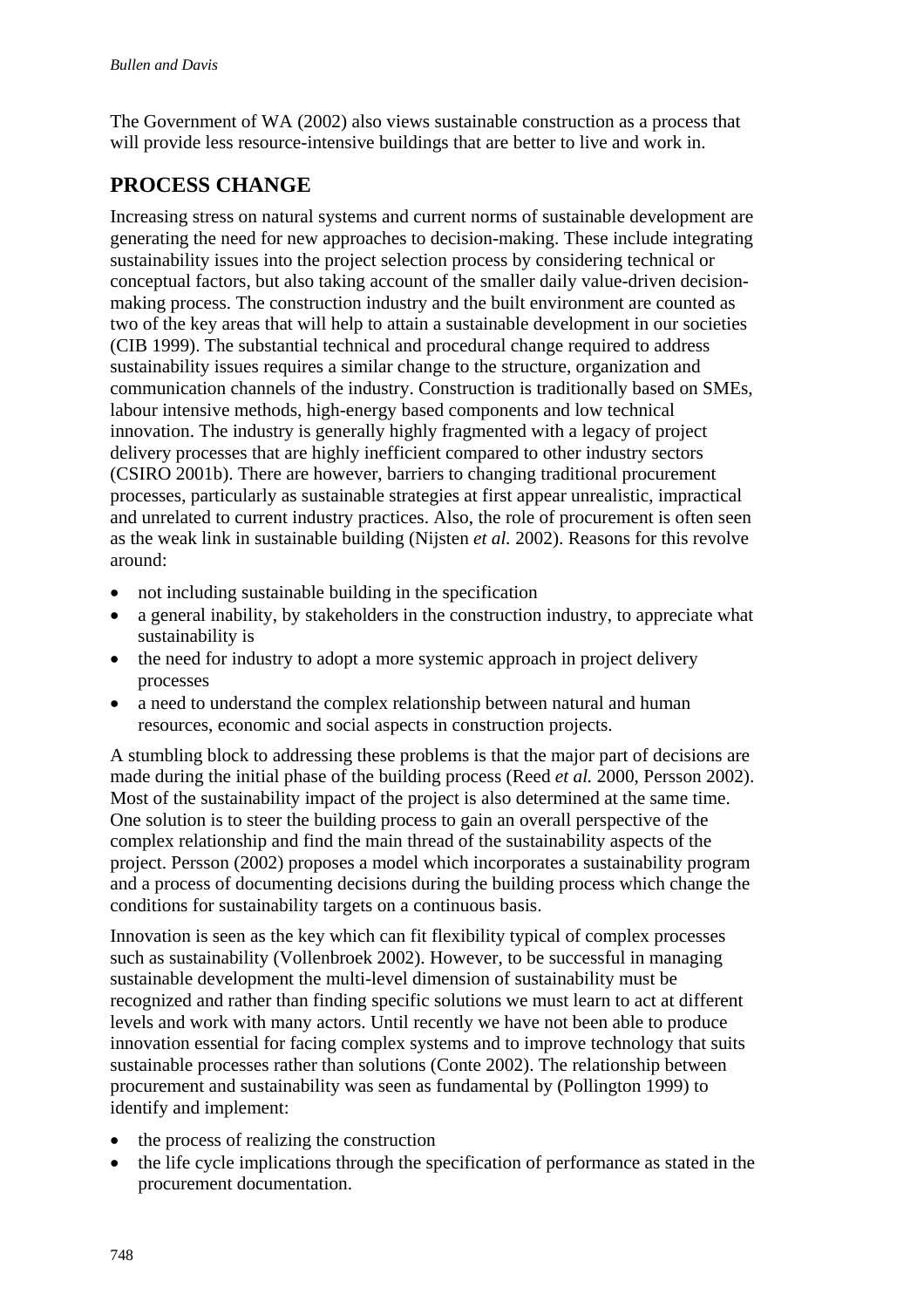Future studies of procurement, in the context of sustainability, should bring together the triple bottom line issues of social, cultural and environmental sustainability. Agenda 21 should study the capacity of alternative procurement strategies to take account of sustainability concerns. Pollington (1999) identified the need for Agenda 21 to provide research leading upwards to policy makers and downwards to individual procurement decision makers. The call was partly answered by a guide produced by the Construction Industry Research and Information Association containing an action plan based on a whole project approach relating to procurement. The plan enables sustainability aims to flow downwards through the briefing process, a sustainability management system, the design and construction phases and the operational phase of the building (Addis 2002). The advantages of this plan are that it:

- ensures sustainability pervades the entire project
- ensures sustainability technologies are incorporated into buildings
- provides a client focused approach
- helps the client articulate sustainability goals

### **RESEARCH METHOD**

The problem statement revolved around the concept of sustainability, how the construction industry in Perth Western Australia define it, rationalize it in an operational sense and use a dynamic systems approach in procurement and/ or supply chain management to achieve sustainability in a meaningful way. The purpose of the research was explorative, (Sarantakos 1993, Hussey and Hussey 1997) because the literature reveals few examples that describe how companies manage sustainability. There has also only been limited research into the role of procurement in sustainable construction (McDermott 1999). It was decided in the planning stage of the research that the concept of sustainability was novel when applied to the Western Australian construction industry. Consequently a focus group interview was determined to be the most effective way to clarify the research question (Stewart and Shamdasani 1990, Krueger 1994, Kumar 1996, Hussey and Hussey 1997). Focus interviews are used to gather data relating to the feelings and opinions of a group in a non-threatening environment (Krueger 1994, Hussey and Hussey 1997). In focus interviews the interviewer provides the stimulus and the interviewees, who are familiar with the situation, are provided with relative freedom to discuss the issues (Sarantakos 1993, Hall and Hall 1996).

The issue that was set out to the participants was:

'Achieving sustainable construction will inevitably require changing current project and decision-making processes. The level of change required to address sustainability may be quite substantial. As a result, there may be many opportunities and several barriers to adopting necessary change.'

The composition of the group is important, and must be representative of the population associated with the research and consistent with the research objectives (Stewart and Shamdasani 1990). To meet this criterion the focus group's composition was architects and general contractors. Upon completion of initial research, four discussion points were prepared based on knowledge found in the literature. The purpose of the discussion points was to provide the direction for the focus group meeting and to allow the industry to clarify the direction of beneficial research on broad aspects of construction sustainability (Stewart and Shamdasani 1990, Krueger 1994). A purposive/ judgmental sample of thirty six stakeholders from the Perth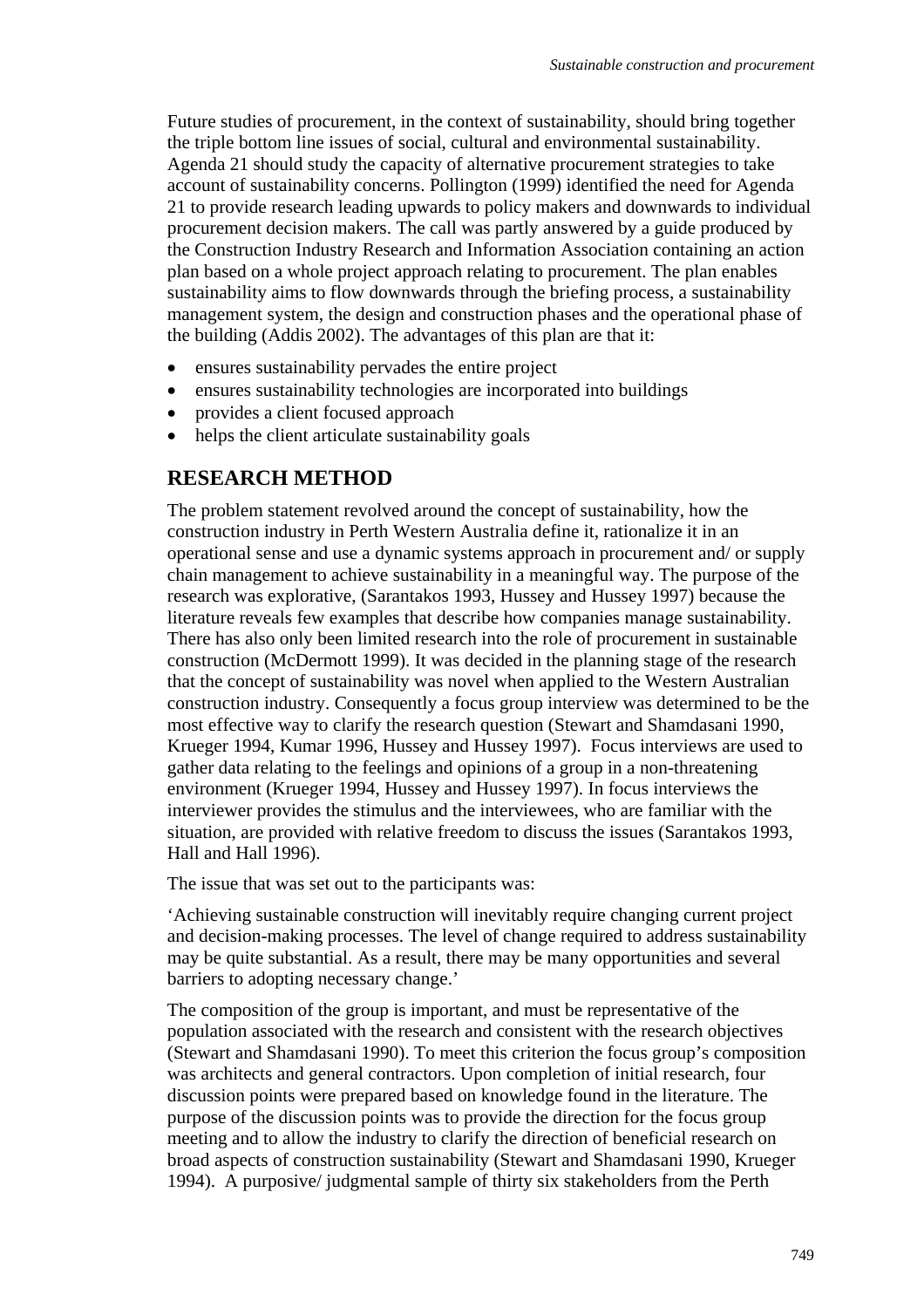construction industry was selected in line with several writers, who are; (Sarantakos 1993, Creswell 1994, Kumar 1996). The sample comprised similar numbers of contractors and architects together with representation from a public procurement administrative body and a construction industry association representative. Of the thirty six initially selected and invited, seven were able to participate and as expected provided a manageable group able to scrutinize the issues in depth.

Due to the dynamic nature of a focus group discussion, it is difficult to identify substantive answers that are specific or mutually exclusive to one particular question. Accordingly, the discussion section of the paper uses content analysis to allow an understanding of aspects that relate to the core variables of sustainable construction (Hussey and Hussey 1997).

## **DISCUSSION**

Prior to discussing the four questions the group considered various definitions of sustainable construction cited in the literature. It was generally agreed that the more relevant definitions consider the triple bottom line objectives of economics, environment and social outcomes. The group also felt that definitions were affected by the stage of development of the industry and country, the type of industry and country referred to. It could also be further affected by variables peculiar to individual localities particularly in a country as diverse as Australia.

### **Question 1. Think about contemporary procurement strategies. How do they affect the sustainability of construction?**

All members of the group viewed client involvement as crucial to the decision-making process. Although clients consider capital and running costs of projects, they also often balance pay back with environmental considerations. In the decision-making process clients will have different views. There are two types of clients; the initial project client and then the end user. The end user is now starting to show a greater awareness of sustainability issues and their needs are changing to reflect some of those issues. This change may start to influence the decision-making process particularly at planning stages. The group felt this process was usually market driven and that in effect the market decides the level of sustainability in a construction environment. Major clients are perceived to be more involved with sustainable projects, whilst minor clients are only occasionally interested. This may be a result of the public relations strategy of companies to project a corporate image that shows a sympathetic attitude towards sustainability issues.

It was felt that in Australian design, HVAC was one of the more important issues particularly as it represents a major impact to the life-cycle costs of a building. Although passive construction techniques go some way to address this issue, legislation is required to drive the other issues of sustainability home. Interest in sustainable construction needs to be fostered in industry generally. The field of sustainability needs to become more holistic and wider than environmental issues such as waste reduction. The view cited by Hall *et al.* (2002) that the Australian industry is unlikely to develop and trial new design processes without the assistance of government was generally supported by the focus group. Members of the group felt that tax credits somewhere in the supply chain may prove useful and there was a definite need for incentives to encourage the industry to do the right thing. The WA Dept of Housing has incorporated sustainability as a tender selection criteria and members of the group felt that although this may be construed as an incentive, they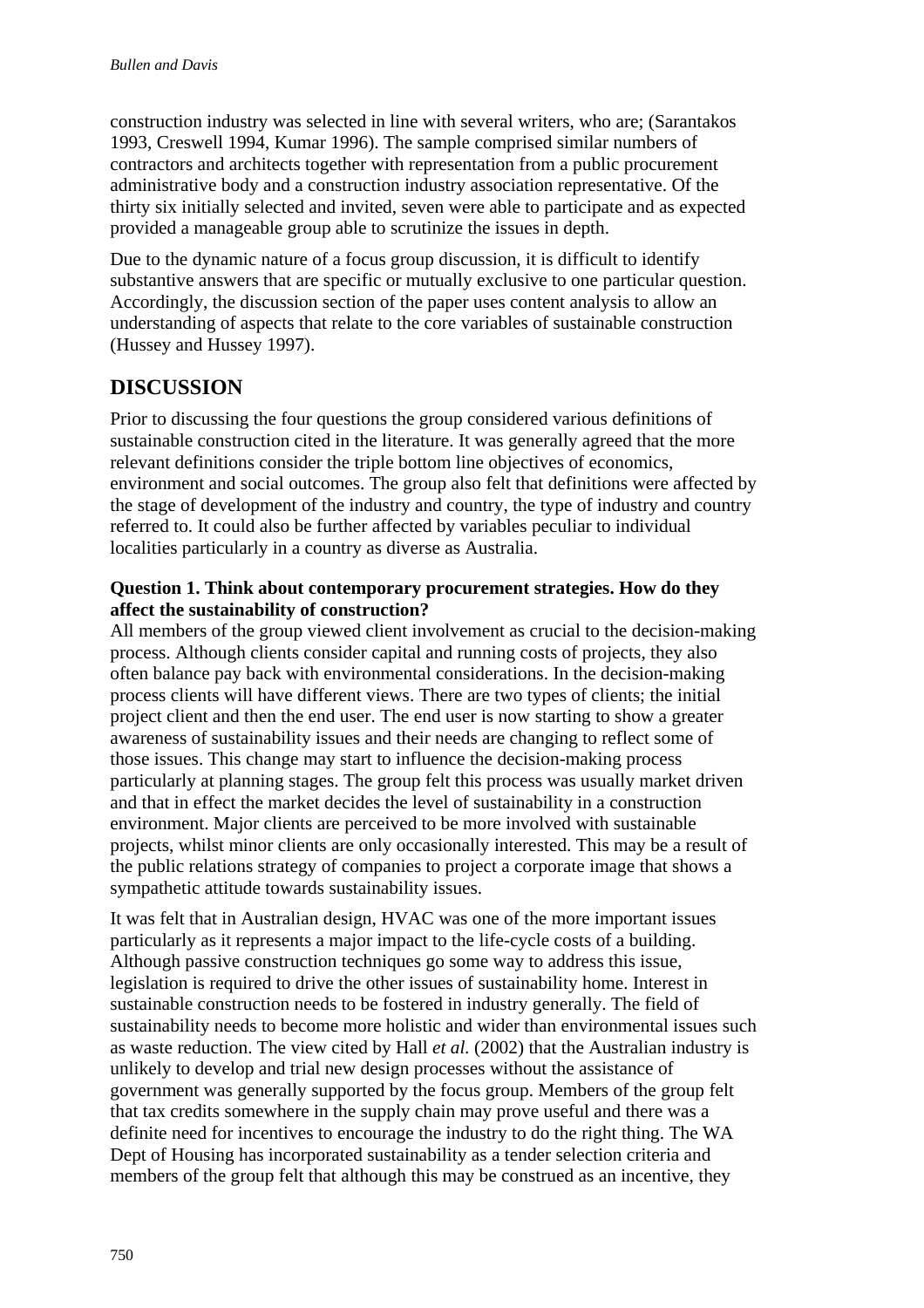were unsure of its use and weight/ merit. The proposed performance based revision of the Building Code of Australia was also felt to be a crucial vehicle to achieve sustainable construction, particularly in the areas of energy use reduction and improved insulation and air-handling techniques.

### **Question 2. How would you describe contemporary supply chain management approaches and their impact on sustainable construction?**

Integration of the construction process was felt to be important to sustainability in many ways. An example supported by the focus group was that building projects cannot be completed in the usual way as a linear sequence of tasks undertaken independently by architects, builders and engineers etc. CSIRO (2002). The group agreed that the industry is fragmented/ compartmentalized and there was a need for involvement within the construction team (management of the supply chain process). Currently the process appears to be supply driven but from a design perspective the specification was considered an important issue. Key issues identified while discussing this question were that:

- There was a need for client education.
- There needs to be flexibility in design guidelines (either required or requested).
- There is a need for collaboration of professionals in the project team, including the client, at the earliest possible stage of the construction process.
- This should certainly start at the feasibility stage and preferably even earlier at the planning stage.

Schemes such as energy star ratings for domestic appliances help in making informed decisions. It would be feasible to adopt similar comparisons in other fields, whether it is the efficiency of motor vehicles or the amount of energy used to make a brick.

#### **Question 3. Are you familiar with any alternative procurement solutions that will improve project performance and enhance sustainable construction? (NB question not formally posed to panel)**

Generally for WA projects the focus group members felt that in tendering, alternative solutions were not solicited or supported. Sustainability in tender is often used as a marketing tool rather than an honest attempt at addressing associated issues such as social or economic factors. It was felt however that local authority requirements need to be raised in a social sense rather than a cost sense.Cheap products and services generally take priority over other issues and this point came back to the authorship and ownership of the specification document. Emphasis needs to change from short-term initial savings to strategies that provide real long-term economies. The focus also needs to widen from growth in terms of financial achievement to outcomes that address triple bottom line objectives. There needs to be ownership of the problem with overall education and stakeholders should play an active role in the supply chain. It is in the construction groups' interest that a holistic view of the supply chain complete with collaboration should be the focus. There was a general consensus among members of the focus group that communication between the stakeholders should be improved.

#### **Question 4. Generally, how do you feel about the concept of sustainable construction?**

Sustainability theory is not well understood and means different things to different people. There is a general lack of knowledge among stakeholders in the construction industry concerning the triple bottom line outcomes of sustainability. Sustainable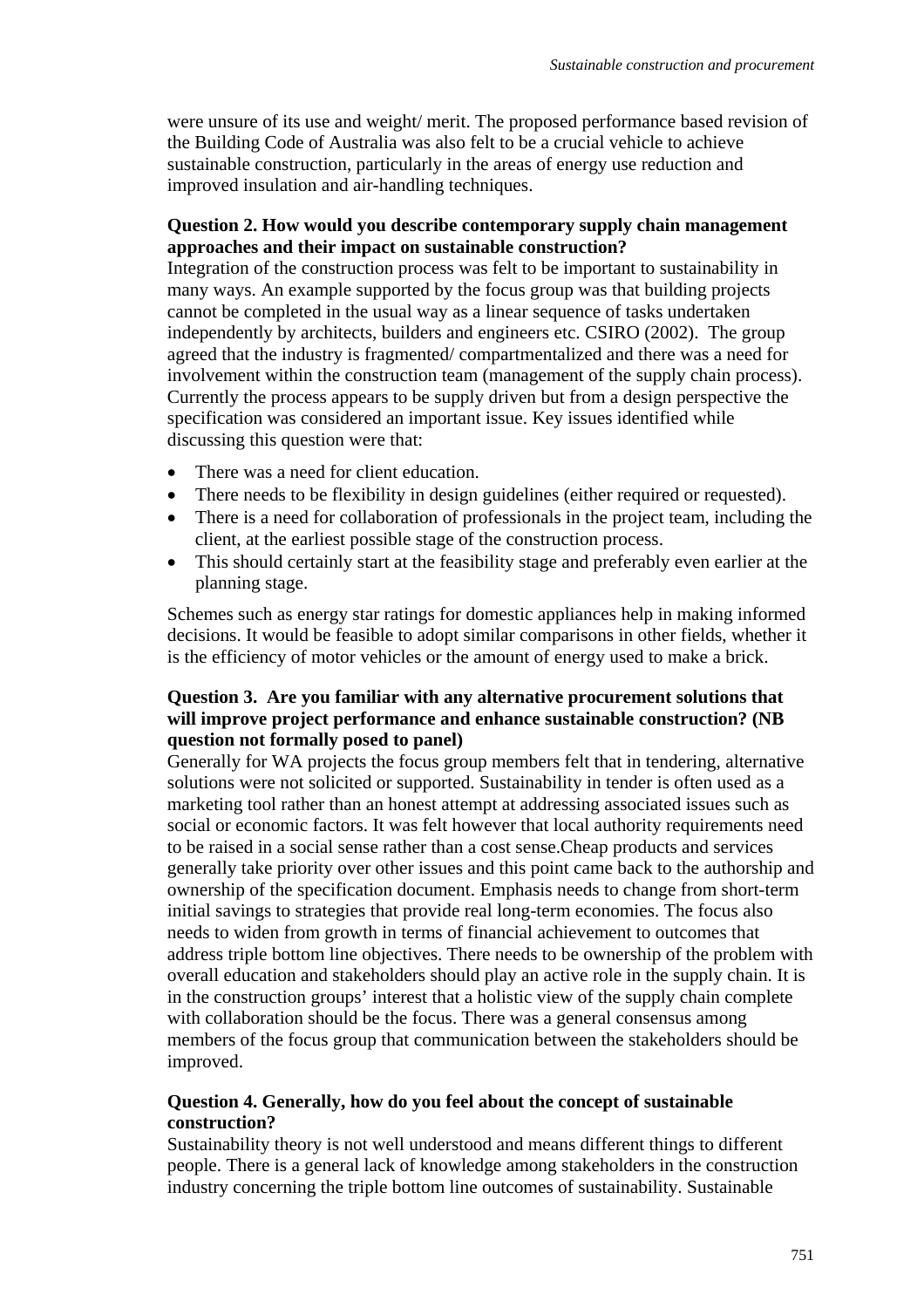construction should make consideration of long-term outcomes and perhaps the more fundamental questions such as should a particular building be there in the first place? People must be forced to take notice of the effects of construction on the natural environment (an example given is the public awareness of the hole in the ozone layer). The group also felt there was a need for cultural awareness – difference in expectation and the approach taken. The existing lack of awareness creates a need for legislation that leads to the creation of systems or policies/ practice improvements. Currently the only consideration given to sustainability at the time of tender was generally the requirement for an environmental management plan.

Despite the obstacles and barriers that currently exist in the industry for sustainable construction, the focus group concluded that:

- It was a good idea in theory
- It was a far-reaching concept that was wider than we anticipated
- It was difficult and complex to implement
- It seems to be a generation issue we are not currently dealing with an informed market.
- There needs to be a carrot and stick approach to the problem.
- The client and public need more information on the topic.

An increase in public awareness was felt to be the key to improving sustainability and optimizing demand on resources. All stakeholders involved with the construction process need to be educated that sustainable development is based on relating growth of the built-environment to the finiteness of natural resources. It appears that as a society we espouse the Australian way of life but for economic expediency make decisions that ultimately result in a waste of resources contrary to the aims of sustainability.

## **CONCLUSIONS**

Discussion within the focus group tended to concentrate on green issues to the exclusion of the wider social and economic implications, which indicated a tendency to adopt a product rather than process approach towards sustainability. It also appeared to indicate a lack of understanding about the concept of sustainable construction. One group member did not agree and maintained there would only be low levels of knowledge and awareness about sustainable construction if the subject was clothed with esoteric language, as too often occurs.

In the last twenty five years there has been very little change in the Australian construction industry in the area of procurement methods. Traditional procurement methods are still the most commonly used, clients expect designers to do more work for less fees and builders are forced to work on increasingly tighter margins to satisfy the quest for economic growth. Alternative procurement methods to the open or competitive tendering process should be considered as the latter waste a considerable amount of contractor time and resources. If the builder is not part of the team, they cannot contribute to selecting the best design solution or materials and therefore lose the opportunity to form a sustainable construction process.

Although design and construct procurement can offer a better opportunity for sustainability, it will only do so if the tender selection criteria is not based solely on cost. The meaning of sustainability is simple and clear, but if we question the current ability of WA industry to develop sustainably, the short answer is no but this does not mean that sustainable construction should not be the aim.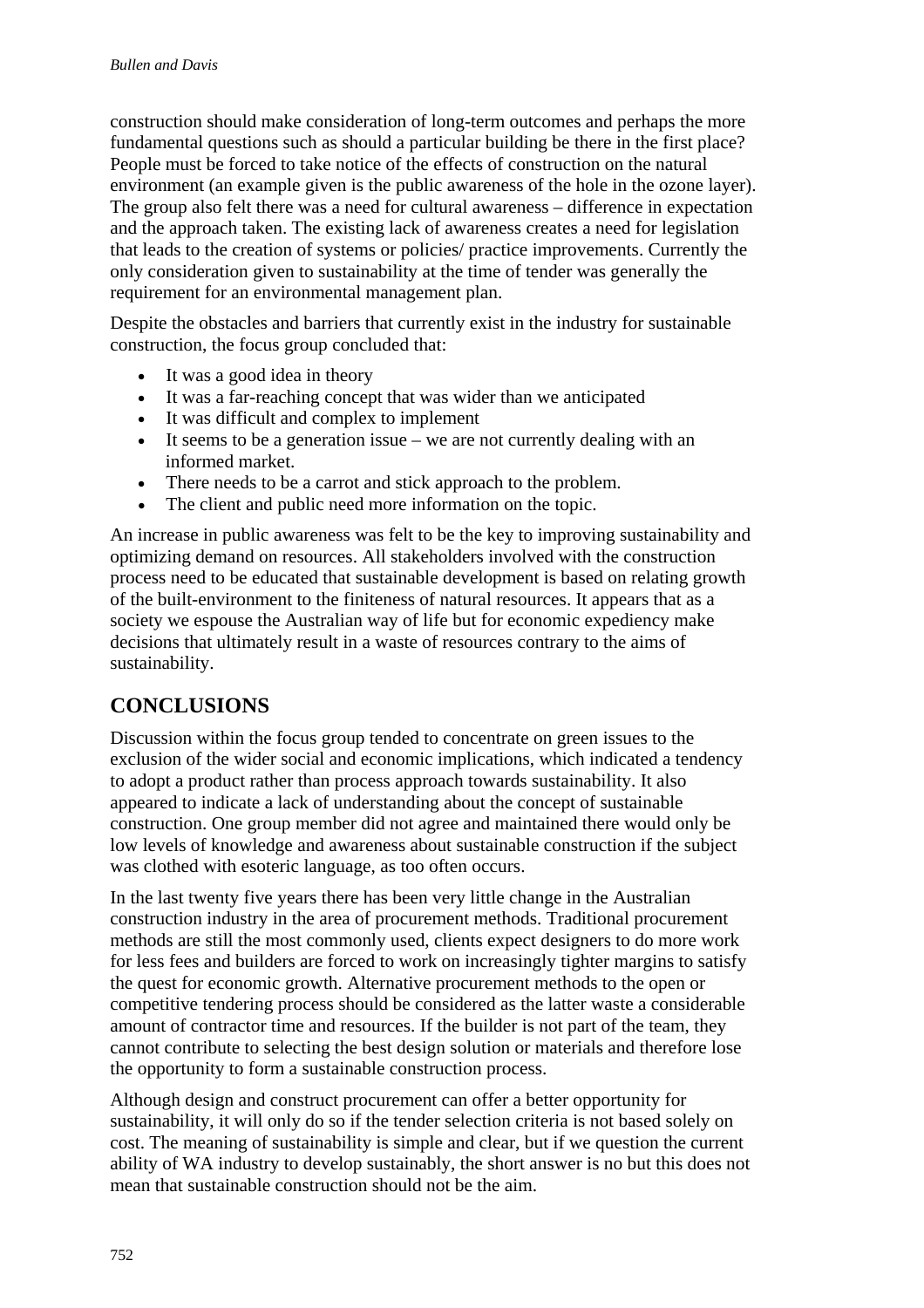#### **REFERENCES**

- Addis, B. (2002) Delivering sustainable construction. *In:* Pettersen T.D. (ed.), *3rd International Conference on Sustainable Building*, 23-25 September 2002, Oslo, Norway, EcoBuild, Vol.1,321.
- APCC (2002) *Perceptions of the construction industry in Australia*. Australian Procurement and Construction Council, Deakin West, ACT
- CIB (1999) *Agenda 21 on sustainable construction*. CIB Report Publication 237. Conseil International du Batiment.
- CIB Working Commission W82 (1998) *Sustainable development and the future of construction*. CIB Report Publication 225. Conseil International du Batiment.
- CSIRO (2001a) *Buildings reinvented: designing a smarter, innovative future*. CSIRO Building, Construction and Engineering, South Victoria, Australia.
- CSIRO (2001b) *Building and construction industries supply chain project (domestic)*. Department of Industry, Science and Resources, Canberra, ACT.
- CSIRO (2002) *Sustainability network update- no.6e*. CSIRO Sustainability Network, Glen Osmond, South Australia.
- Conte E. (2002) A technology policy for sustainable building. *In:* Pettersen T.D. (Ed.) *Procs 3rd International Conference on Sustainable Building*, 23-25 Sep 2002, Oslo, Norway, EcoBuild, Vol 1,236.
- Creswell, J. (1994) *Research design: qualitative and quantitative approaches*. London: Sage Publications.
- Department of the Environment and Heritage (2001) *State of the environment 2001 report.*  CSIRO Publishing, Victoria Australia.
- Department of Environmental protection WA (2001) *Waste management bill 2000*. Government of Western Australia, Perth, WA.
- Fresco, L.O., Kroonenberg, S.B. (1992) Time and spatial scales in ecological sustainability. *Land Use Policy*, **9**, 155-168.
- Gallop, G (2002) *Government plans ahead to avoid future crisis*. Media Statement, the Government of Western Australia, Department of the Premier and Cabinet
- Government of Western Australia (2002) *Focus on the future: The Western Australian state sustainability strategy*. Department of the Premier and Cabinet, Perth, WA.
- GCCP Sustainability Action Group (2000) *Achieving sustainability in construction procurement*. Government Construction Clients Panel, Office of Government Commerce (office of HM Treasury) Construction Team, London, United Kingdom.
- Hall, H. and Hall, I. (1996) *Practical social research*. Hampshire: Macmillan Press.
- Hall, M., Chandra, S. and Prasad, D. (2002) Linking the GB Tool to the Design and Decisionmaking Process. *In:* Pettersen T.D. (Ed.) *Procs 3rd International Conference on Sustainable Building*, 23-25 Sep 2002, Oslo, Norway, EcoBuild, Vol 1,180.
- Hoffman, A.J., (2000) *Integrating environmental and social issues into corporate practice*. Environment, June 2000, 42(5), p22, Heldref Publications.
- Hussey, J. and Hussey, R. (1997) *Business research*. Basingstoke: Macmillan Press Ltd.
- IUCN/UNEP (1991) *Caring for the Earth: a strategy for sustainable living*. IUCN, Gland, Switzerland.